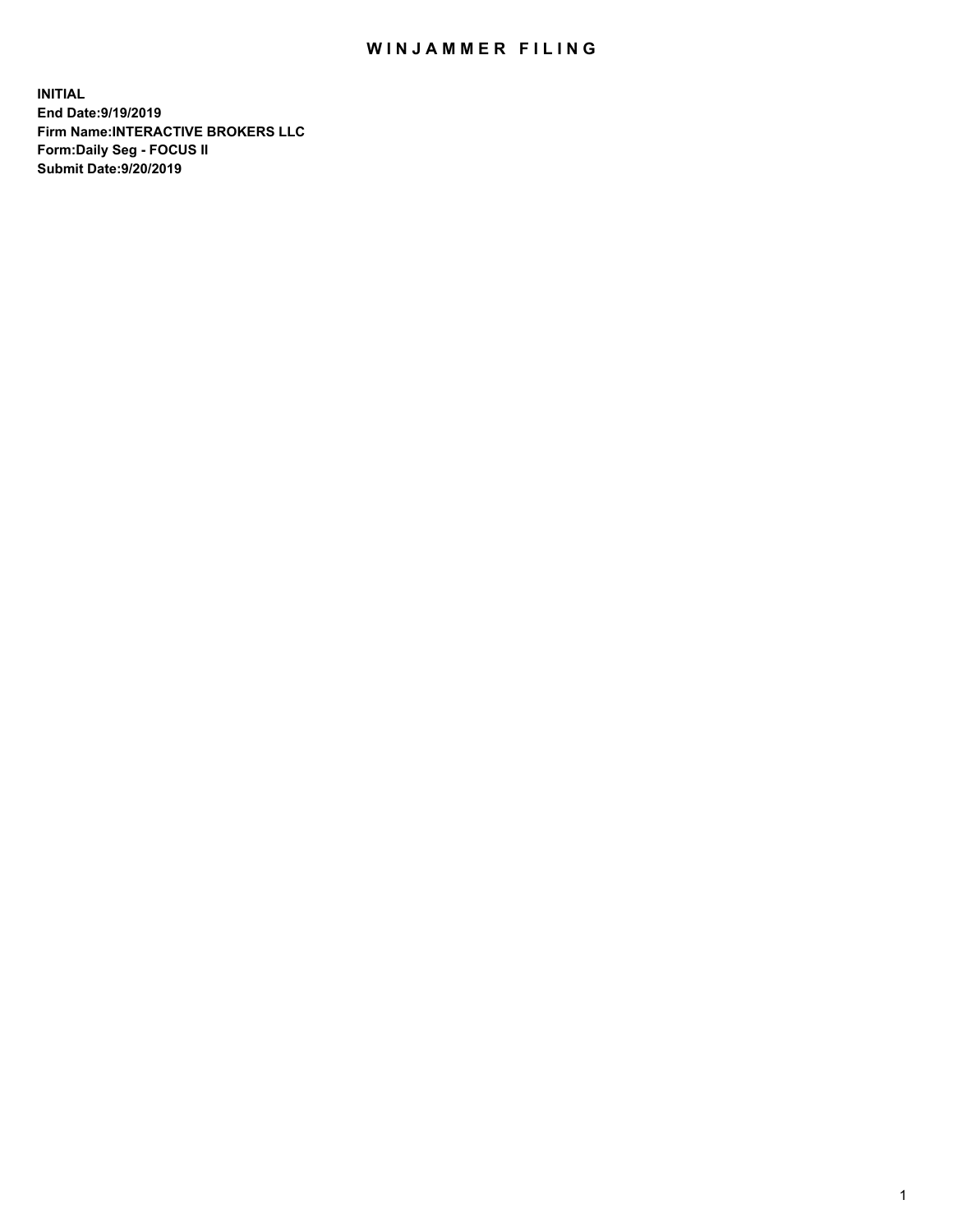**INITIAL End Date:9/19/2019 Firm Name:INTERACTIVE BROKERS LLC Form:Daily Seg - FOCUS II Submit Date:9/20/2019 Daily Segregation - Cover Page**

| Name of Company                                                                                                                                                                                                                                                                                                                | <b>INTERACTIVE BROKERS LLC</b>                                                                  |
|--------------------------------------------------------------------------------------------------------------------------------------------------------------------------------------------------------------------------------------------------------------------------------------------------------------------------------|-------------------------------------------------------------------------------------------------|
| <b>Contact Name</b>                                                                                                                                                                                                                                                                                                            | James Menicucci                                                                                 |
| <b>Contact Phone Number</b>                                                                                                                                                                                                                                                                                                    | 203-618-8085                                                                                    |
| <b>Contact Email Address</b>                                                                                                                                                                                                                                                                                                   | jmenicucci@interactivebrokers.c<br>om                                                           |
| FCM's Customer Segregated Funds Residual Interest Target (choose one):<br>a. Minimum dollar amount: ; or<br>b. Minimum percentage of customer segregated funds required:% ; or<br>c. Dollar amount range between: and; or<br>d. Percentage range of customer segregated funds required between:% and%.                         | $\overline{\mathbf{0}}$<br>$\overline{\mathbf{0}}$<br>155,000,000 245,000,000<br>0 <sub>0</sub> |
| FCM's Customer Secured Amount Funds Residual Interest Target (choose one):<br>a. Minimum dollar amount: ; or<br>b. Minimum percentage of customer secured funds required:% ; or<br>c. Dollar amount range between: and; or<br>d. Percentage range of customer secured funds required between:% and%.                           | $\overline{\mathbf{0}}$<br>0<br>80,000,000 120,000,000<br>0 <sub>0</sub>                        |
| FCM's Cleared Swaps Customer Collateral Residual Interest Target (choose one):<br>a. Minimum dollar amount: ; or<br>b. Minimum percentage of cleared swaps customer collateral required:% ; or<br>c. Dollar amount range between: and; or<br>d. Percentage range of cleared swaps customer collateral required between:% and%. | $\overline{\mathbf{0}}$<br><u>0</u><br>$\underline{0}$ $\underline{0}$<br>00                    |

Attach supporting documents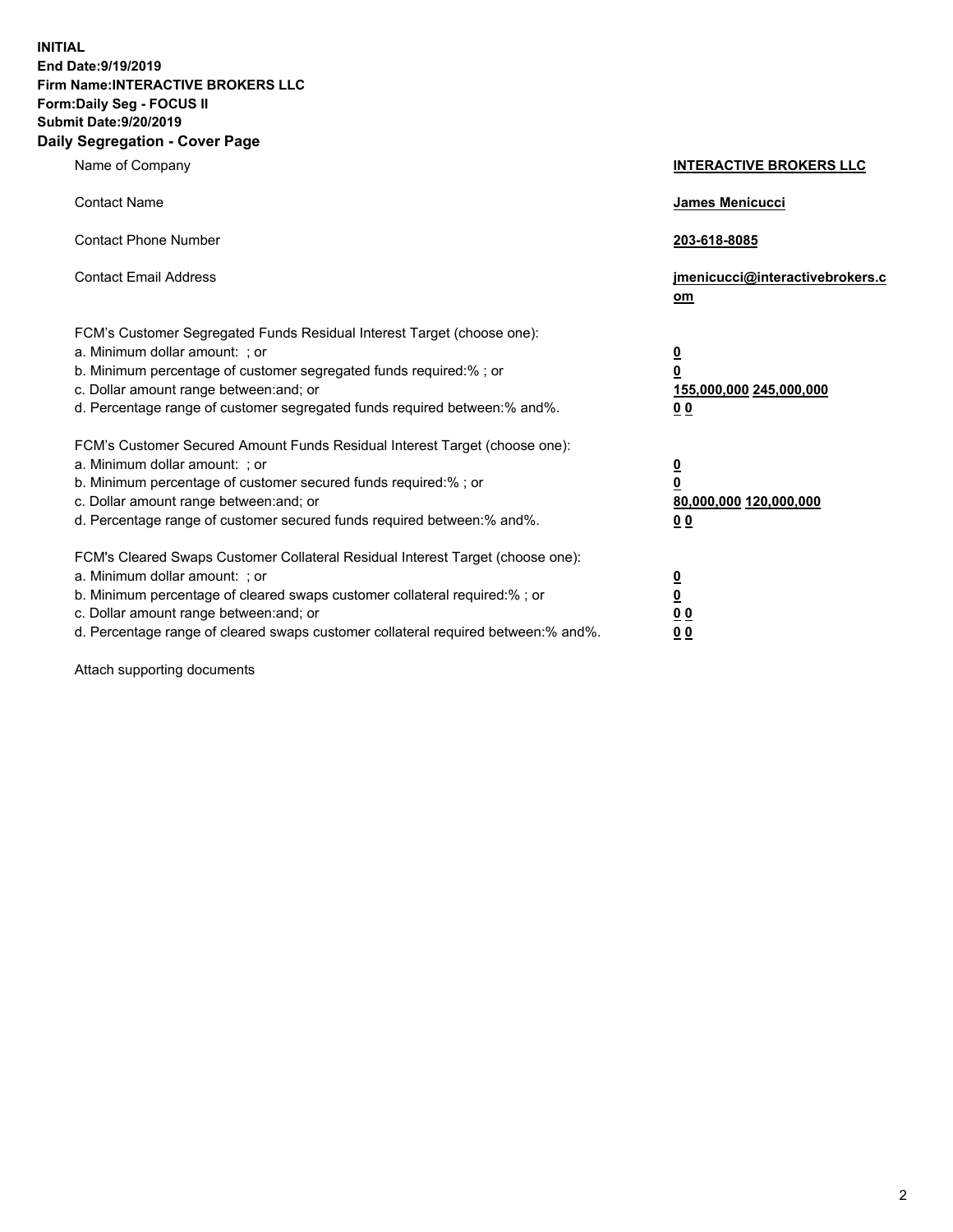## **INITIAL End Date:9/19/2019 Firm Name:INTERACTIVE BROKERS LLC Form:Daily Seg - FOCUS II Submit Date:9/20/2019 Daily Segregation - Secured Amounts**

|     | Daily Segregation - Secured Amounts                                                         |                                  |
|-----|---------------------------------------------------------------------------------------------|----------------------------------|
|     | Foreign Futures and Foreign Options Secured Amounts                                         |                                  |
|     | Amount required to be set aside pursuant to law, rule or regulation of a foreign            | $0$ [7305]                       |
|     | government or a rule of a self-regulatory organization authorized thereunder                |                                  |
| 1.  | Net ledger balance - Foreign Futures and Foreign Option Trading - All Customers             |                                  |
|     | A. Cash                                                                                     | -168,734,940 [7315]              |
|     | B. Securities (at market)                                                                   | $0$ [7317]                       |
| 2.  | Net unrealized profit (loss) in open futures contracts traded on a foreign board of trade   | 676,022,493 [7325]               |
| 3.  | Exchange traded options                                                                     |                                  |
|     | a. Market value of open option contracts purchased on a foreign board of trade              | 33,925 [7335]                    |
|     | b. Market value of open contracts granted (sold) on a foreign board of trade                | -29,341 [7337]                   |
| 4.  | Net equity (deficit) (add lines 1. 2. and 3.)                                               | 507,292,137 [7345]               |
| 5.  | Account liquidating to a deficit and account with a debit balances - gross amount           | 4,125 [7351]                     |
|     | Less: amount offset by customer owned securities                                            | 0 [7352] 4,125 [7354]            |
| 6.  | Amount required to be set aside as the secured amount - Net Liquidating Equity              | 507,296,262 [7355]               |
|     | Method (add lines 4 and 5)                                                                  |                                  |
| 7.  | Greater of amount required to be set aside pursuant to foreign jurisdiction (above) or line | 507,296,262 [7360]               |
|     | 6.                                                                                          |                                  |
|     | FUNDS DEPOSITED IN SEPARATE REGULATION 30.7 ACCOUNTS                                        |                                  |
| 1.  | Cash in banks                                                                               |                                  |
|     | A. Banks located in the United States                                                       | 97,766,703 [7500]                |
|     | B. Other banks qualified under Regulation 30.7                                              | 0 [7520] 97,766,703 [7530]       |
| 2.  | Securities                                                                                  |                                  |
|     | A. In safekeeping with banks located in the United States                                   | 462,507,812 [7540]               |
| 3.  | B. In safekeeping with other banks qualified under Regulation 30.7                          | 0 [7560] 462,507,812 [7570]      |
|     | Equities with registered futures commission merchants<br>A. Cash                            |                                  |
|     | <b>B.</b> Securities                                                                        | $0$ [7580]                       |
|     |                                                                                             | $0$ [7590]                       |
|     | C. Unrealized gain (loss) on open futures contracts<br>D. Value of long option contracts    | $0$ [7600]<br>$0$ [7610]         |
|     | E. Value of short option contracts                                                          | 0 [7615] 0 [7620]                |
| 4.  | Amounts held by clearing organizations of foreign boards of trade                           |                                  |
|     | A. Cash                                                                                     | $0$ [7640]                       |
|     | <b>B.</b> Securities                                                                        | $0$ [7650]                       |
|     | C. Amount due to (from) clearing organization - daily variation                             | $0$ [7660]                       |
|     | D. Value of long option contracts                                                           | $0$ [7670]                       |
|     | E. Value of short option contracts                                                          | 0 [7675] 0 [7680]                |
| 5.  | Amounts held by members of foreign boards of trade                                          |                                  |
|     | A. Cash                                                                                     | -600,753,935 [7700]              |
|     | <b>B.</b> Securities                                                                        | $0$ [7710]                       |
|     | C. Unrealized gain (loss) on open futures contracts                                         | 672,282,182 [7720]               |
|     | D. Value of long option contracts                                                           | 33,925 [7730]                    |
|     | E. Value of short option contracts                                                          | -29,341 [7735] 71,532,831 [7740] |
| 6.  | Amounts with other depositories designated by a foreign board of trade                      | $0$ [7760]                       |
| 7.  | Segregated funds on hand                                                                    | $0$ [7765]                       |
| 8.  | Total funds in separate section 30.7 accounts                                               | 631,807,346 [7770]               |
| 9.  | Excess (deficiency) Set Aside for Secured Amount (subtract line 7 Secured Statement         | 124,511,084 [7380]               |
|     | Page 1 from Line 8)                                                                         |                                  |
| 10. | Management Target Amount for Excess funds in separate section 30.7 accounts                 | 80,000,000 [7780]                |
| 11. | Excess (deficiency) funds in separate 30.7 accounts over (under) Management Target          | 44,511,084 [7785]                |
|     |                                                                                             |                                  |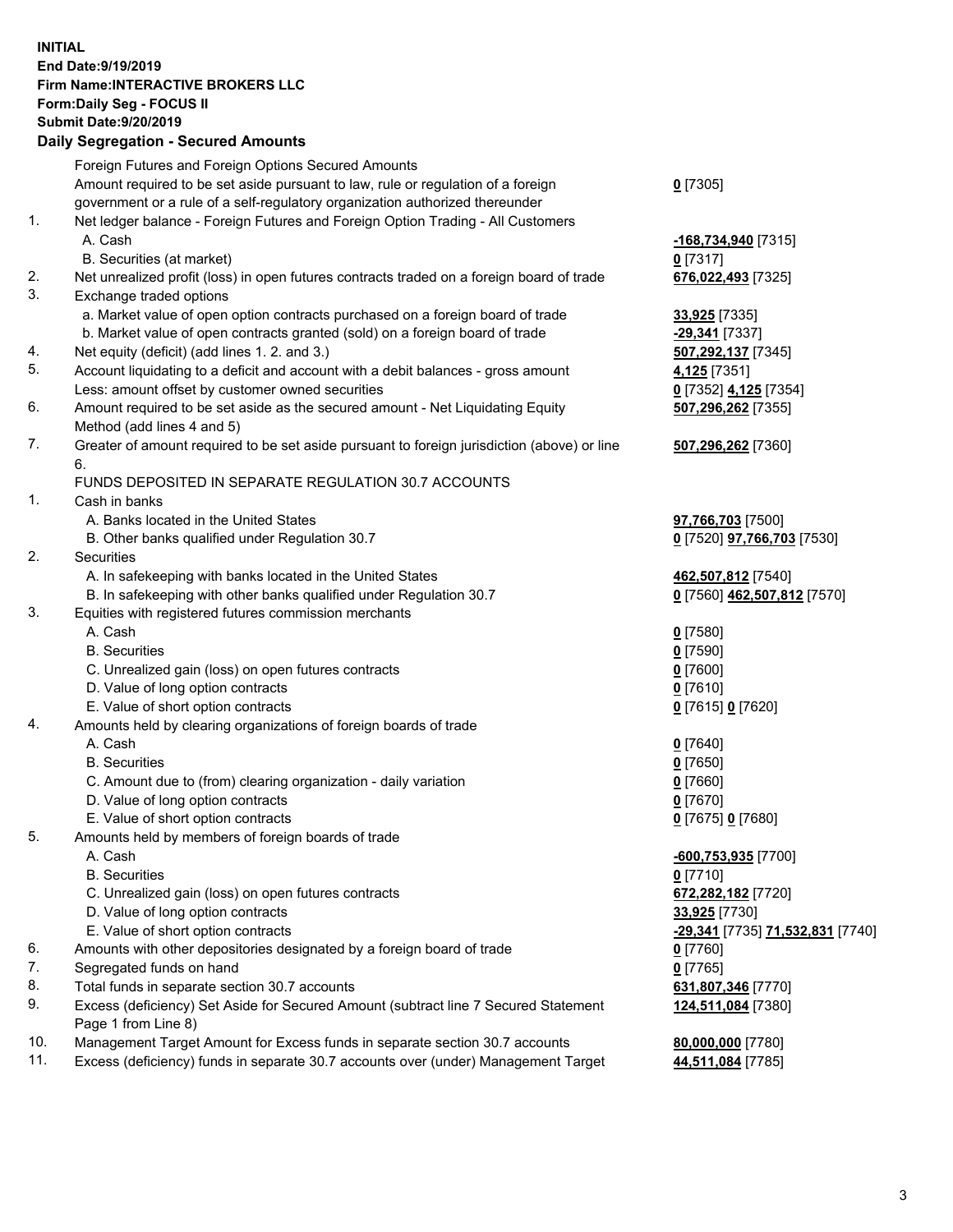**INITIAL End Date:9/19/2019 Firm Name:INTERACTIVE BROKERS LLC Form:Daily Seg - FOCUS II Submit Date:9/20/2019 Daily Segregation - Segregation Statement** SEGREGATION REQUIREMENTS(Section 4d(2) of the CEAct) 1. Net ledger balance A. Cash **4,145,574,675** [7010] B. Securities (at market) **0** [7020] 2. Net unrealized profit (loss) in open futures contracts traded on a contract market **-17,512,754** [7030] 3. Exchange traded options A. Add market value of open option contracts purchased on a contract market **220,285,940** [7032] B. Deduct market value of open option contracts granted (sold) on a contract market **-214,829,038** [7033] 4. Net equity (deficit) (add lines 1, 2 and 3) **4,133,518,823** [7040] 5. Accounts liquidating to a deficit and accounts with debit balances - gross amount **1,218,445** [7045] Less: amount offset by customer securities **0** [7047] **1,218,445** [7050] 6. Amount required to be segregated (add lines 4 and 5) **4,134,737,268** [7060] FUNDS IN SEGREGATED ACCOUNTS 7. Deposited in segregated funds bank accounts A. Cash **992,340,062** [7070] B. Securities representing investments of customers' funds (at market) **1,968,754,525** [7080] C. Securities held for particular customers or option customers in lieu of cash (at market) **0** [7090] 8. Margins on deposit with derivatives clearing organizations of contract markets A. Cash **3,216,079** [7100] B. Securities representing investments of customers' funds (at market) **1,358,655,934** [7110] C. Securities held for particular customers or option customers in lieu of cash (at market) **0** [7120] 9. Net settlement from (to) derivatives clearing organizations of contract markets **7,139,843** [7130] 10. Exchange traded options A. Value of open long option contracts **221,509,002** [7132] B. Value of open short option contracts **-216,103,271** [7133] 11. Net equities with other FCMs A. Net liquidating equity **0** [7140] B. Securities representing investments of customers' funds (at market) **0** [7160] C. Securities held for particular customers or option customers in lieu of cash (at market) **0** [7170] 12. Segregated funds on hand **0** [7150] 13. Total amount in segregation (add lines 7 through 12) **4,335,512,174** [7180] 14. Excess (deficiency) funds in segregation (subtract line 6 from line 13) **200,774,906** [7190] 15. Management Target Amount for Excess funds in segregation **155,000,000** [7194]

16. Excess (deficiency) funds in segregation over (under) Management Target Amount Excess

**45,774,906** [7198]